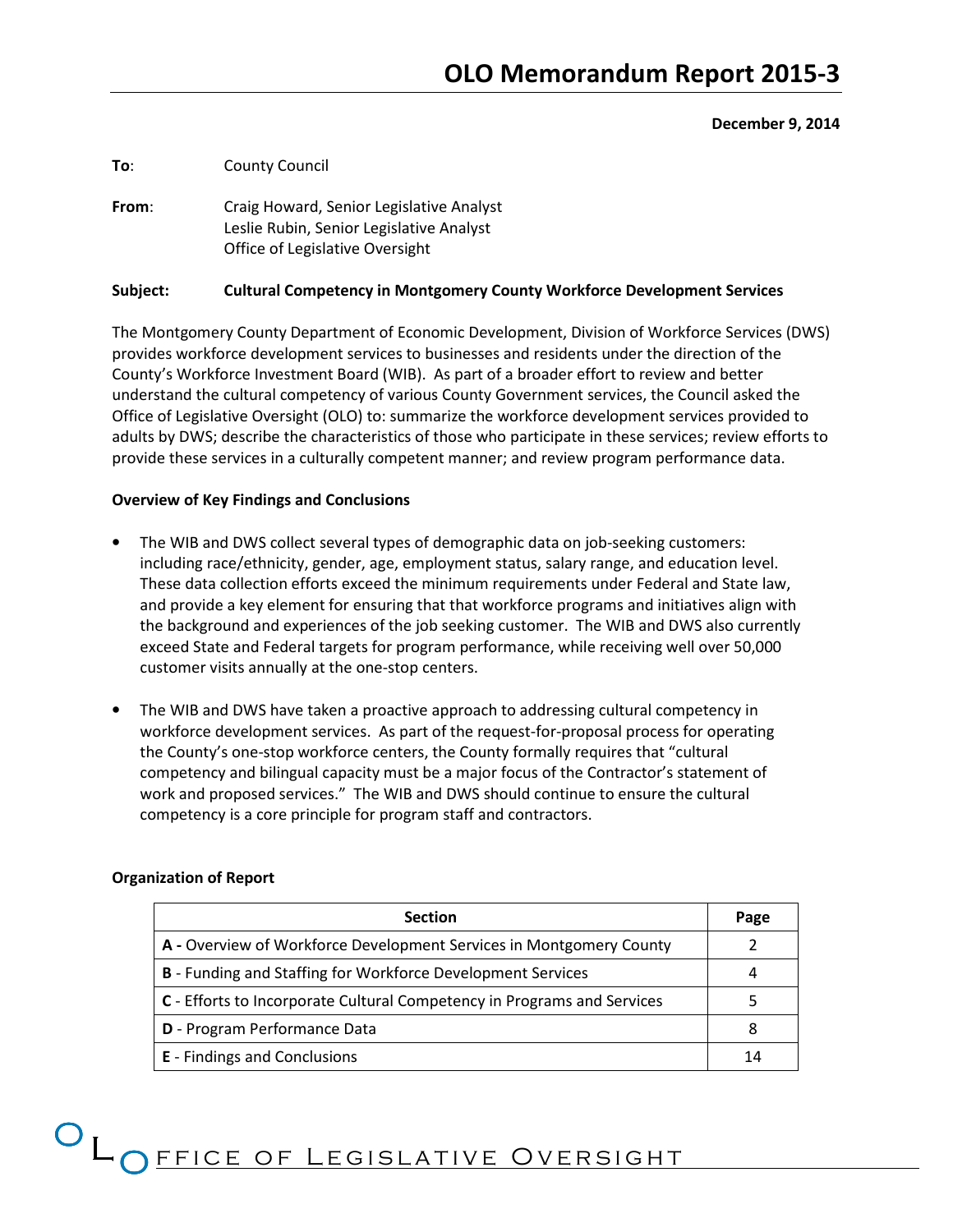# A. Overview of Workforce Development Services for Adults in Montgomery County

The federal Workforce Investment Act (WIA) of 1998 establishes a structure for State and local governments to provide services designed to move jobless individuals into permanent, self-sustaining employment.<sup>1</sup> The WIA requires each state to establish a state-level workforce investment board, and to designate local workforce investment areas with corresponding local workforce investment boards. The local workforce boards must then provide services through "one-stop" centers where information about and access to job training, education, and employment services are available in a single location.

Montgomery County is one of 12 local workforce investment areas in Maryland designated by the Governor. In accordance with the WIA, Montgomery County has a 30-member Workforce Investment Board (WIB) comprised of business representatives, community leaders, and public officials appointed by the County Executive and approved by the County Council. The WIB's stated mission is to:

[E]nsure that the County's workforce is well-prepared, educated, trained, and adaptable, with the tools and resources to meet the current and future needs of local businesses and successfully compete in a global economy.<sup>2</sup>

The Department of Economic Development's Division of Workforce Services (DWS) operates programs under the direction of the WIB. DWS ensures that "the county has a well-prepared, educated, trained and adaptable workforce to meet the current and future needs of business, and that the county's workforce has the tools and resources to successfully compete in a global economy."<sup>3</sup>

Workforce Services for Jobseekers. Montgomery County operates the required one-stop career system under the name MontgomeryWorks. MontgomeryWorks provides an array of vocational assessment, job readiness and training, and job placement services to dislocated workers, low-income adults, older workers, disadvantaged workers and youth – referred to as MontgomeryWorks' "customers." Overall, MontgomeryWorks provides services at three locations: one-stop centers in Wheaton and Germantown that are open to the public and a center in the Montgomery County Correctional Facility for inmates.

The County Government provides services at the one-stop centers through a contract with a vendor. The one-stop centers also include services provided by other County agencies, the Federal government, the State, and local non-profit partners, including:

- U.S. Department of Health and Human Services;
- Job Corps;
- MD Department of Labor, Licensing, and Regulations' Division of Workforce Development;
- MD Department of Labor, Licensing, and Regulations' Veterans Employment Services;
- MD Division of Rehabilitation Services;
- Montgomery County Department of Correction and Rehabilitation;
- Montgomery College;
- Housing Opportunities Commission;
- Jewish Council for the Aging;
- MD Multicultural Youth Center/LAYC;
- Manna Food Bank; and
- TransCen, Inc.

 $\overline{a}$ 

 $1$  29 U.S.C. § 2801 et seq.

<sup>&</sup>lt;sup>2</sup> http://montgomeryworks.org/wib.asp.

<sup>&</sup>lt;sup>3</sup> http://www.choosemontgomerymd.com/programs-incentives/workforce-development/#.U-EgmuNdVKZ.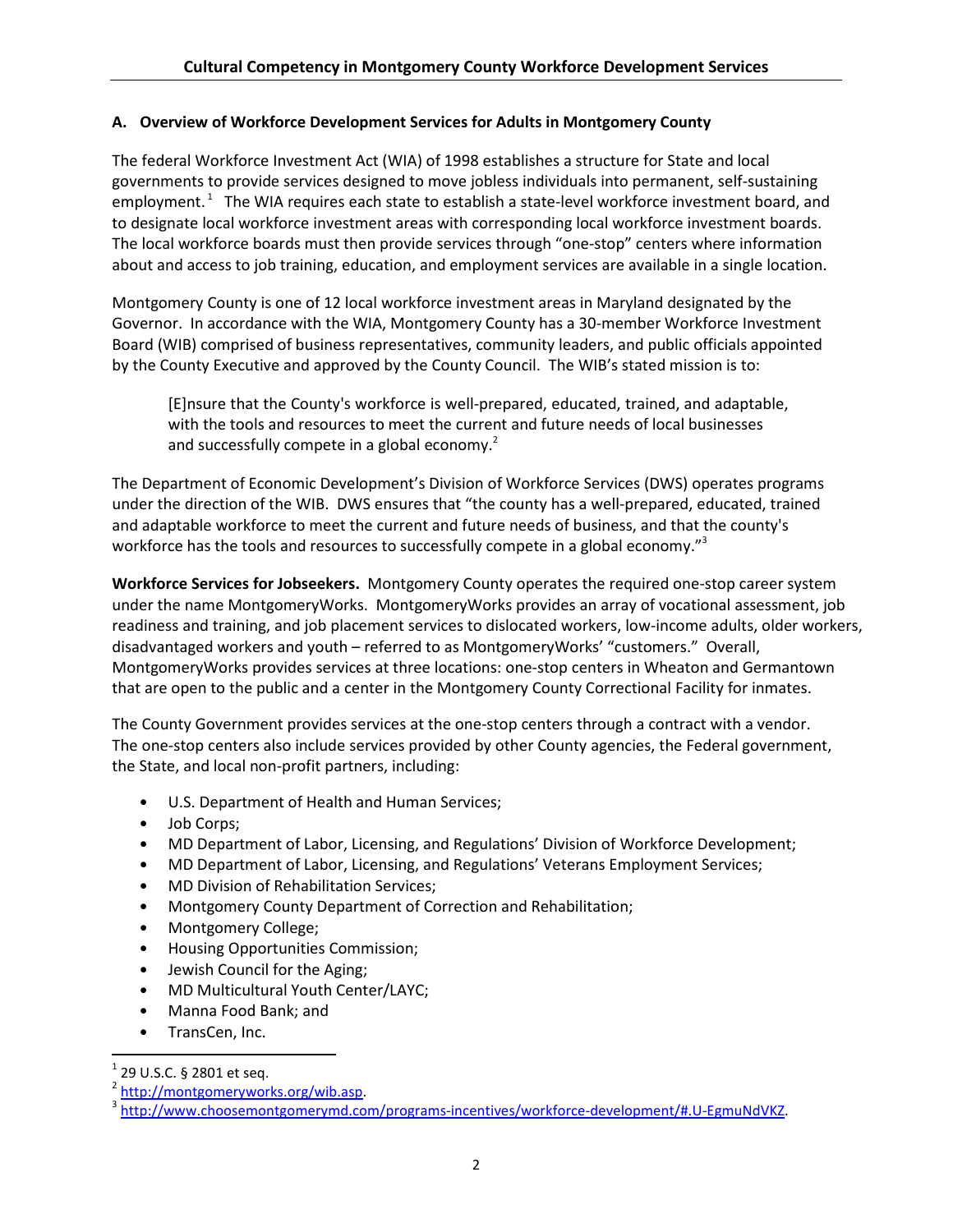MontgomeryWorks serves businesses, adults, and youth and also provides targeted service delivery for groups such as dislocated workers, persons with disabilities, veterans, older Americans, migrants, and ex-offenders. MontgomeryWorks provides different levels of services for individuals – core services, intensive services, and training – with varying eligibility requirements. Core services are available to all who show up at a one-stop center, including people who do not live in Montgomery County. Similarly, Montgomery County residents can show up to one-stop centers in other jurisdictions and access core services. Intensive and training services are reserved for Montgomery County residents who meet certain eligibility criteria, e.g., income level requirements, laid-off from a job, unable to obtain a job through core services. The Workforce Investment Act requires that individuals receiving intensive services provide proof of:

- Montgomery County residency;
- Unemployment;
- U.S. citizenship or legal residence; and
- Eligibility to work in the United States.

The table below summarizes the types of services provided by MontgomeryWorks.

| <b>Service Type</b>                          | <b>Examples</b>                                                                                                                                                                                                                                                                                               |
|----------------------------------------------|---------------------------------------------------------------------------------------------------------------------------------------------------------------------------------------------------------------------------------------------------------------------------------------------------------------|
| Core Services for<br>Individuals             | • Resources such as computers, copiers, and access to job banks<br>• Work-readiness assessments<br>• Job readiness classes (e.g., resume writing, interviewing, job search, computer<br>software basics)<br>• Career advising<br>• Accessibility for disabled customers and staff who speak various languages |
| <b>Intensive Services</b><br>for Individuals | • Comprehensive assessments<br>• Career counseling/planning (including labor market information and<br>interpretation)<br>• Individual employment plans<br>• Case management<br>• Approval and determination of occupational skills training                                                                  |
| <b>Training Services</b><br>for Individuals  | • GED and other continuing education services<br>• English as a second language classes<br>• Apprenticeship programs<br>• Occupational skills training at Montgomery College or other local career schools                                                                                                    |
| <b>Business Services</b>                     | • Recruitment services<br>• Locations to recruit and interview job candidates<br>• Job listings in Maryland Workforce Exchange<br>• Rapid response outplacement for displaced workers                                                                                                                         |

# Table 1. Examples of Services Provided by MontgomeryWorks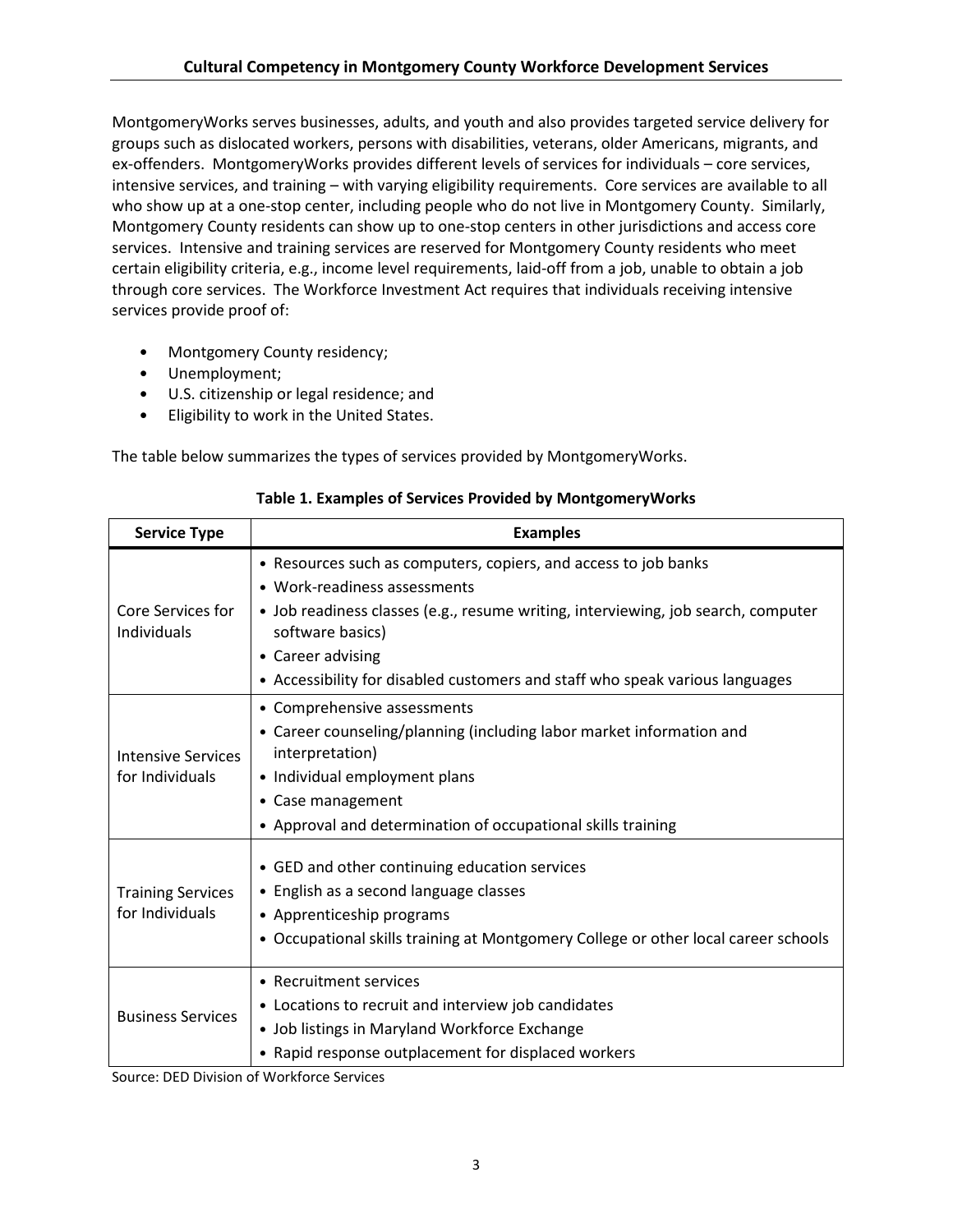## B. Funding and Staffing for Workforce Development Services

Funding Levels and Sources. The County's Workforce Investment Board oversees federal, state, and local funding for the County's workforce services. Federal funding for workforce services more than doubled between FY10 and FY14 – increasing from \$1.3 million to \$2.8 million. The table below summarizes sources of workforce development funding between FY10 and FY14.

| <b>Source of Funding</b>          | <b>FY10</b>     | <b>FY11</b>   | <b>FY12</b>    | <b>FY13</b>   | <b>FY14</b>   |
|-----------------------------------|-----------------|---------------|----------------|---------------|---------------|
| <b>Federal WIA Allocation</b>     | $$2.6$ million* | \$2.1 million | \$2.35 million | \$2.6 million | \$2.8 million |
| County General Fund**             | \$1.0 million   | \$0.9 million | \$0.4 million  | \$0.5 million | \$0.5 million |
| <b>State Discretionary Grants</b> | \$0.5 million   | \$0.8 million | \$0.7 million  | \$0.7 million | \$0.6 million |
| Total                             | \$4.1 million   | \$3.8 million | \$3.45 million | \$3.8 million | \$3.9 million |

Table 2. Workforce Services Funding, FY10-FY14

Source: DED Division of Workforce Services

\*Includes \$1.3 million in American Recovery and Reinvestment Act funding; \*\*Includes DWS salaries

DED Staff. Three program staff in the Department of Economic Development's Division of Workforce Services provide overall administrative support of the WIA grants, and are responsible for fiscal monitoring and accounting, program monitoring and review, new program development and grants, legislative development, and contract management of several service providers for the WIA and County programs.

Contractor Staff. The staff at the one-stop centers are provided by a contractor. The table below describes the number and type of workforce development staff at each location.

Table 3. Current Contractor Staff at Workforce Development Locations

| Location                                                 | <b>Service Type</b> | # of Staff | <b>Positions</b>                                                                                   |
|----------------------------------------------------------|---------------------|------------|----------------------------------------------------------------------------------------------------|
|                                                          | Core                | 10         | Director, Supervisor, Job Search Specialists, Veterans<br>Case Manager                             |
| Wheaton One-Stop                                         | Intensive Training  | 15         | CEO, HR Director, Operations Director, Fiscal Specialist,<br>Case Managers, Internal Training Team |
|                                                          | <b>Business</b>     | 4          | Includes Veteran representative                                                                    |
|                                                          | Youth               | n/a        | TransCen staff presence                                                                            |
|                                                          | Core                | 4          | Supervisor, Job Search Specialists                                                                 |
| Germantown One-Stop                                      | Intensive Training  | n/a        | Wheaton staff rotate to Germantown during week                                                     |
| Intensive/Training                                       | <b>Business</b>     | n/a        | Wheaton staff rotate to Germantown during week                                                     |
|                                                          | Youth               | n/a        | MMYC staff presence                                                                                |
| <b>Montgomery County</b><br><b>Correctional Facility</b> | Core                | 3          | Supervisor, Job Search Specialists                                                                 |
| <b>TransCen</b>                                          | Youth               | 4          | Supervisor, Case Managers                                                                          |
| <b>MD Multicultural Youth</b><br>Center (MMYC)           | Youth               | 7          | Supervisor, Case Managers, Job Readiness Specialists                                               |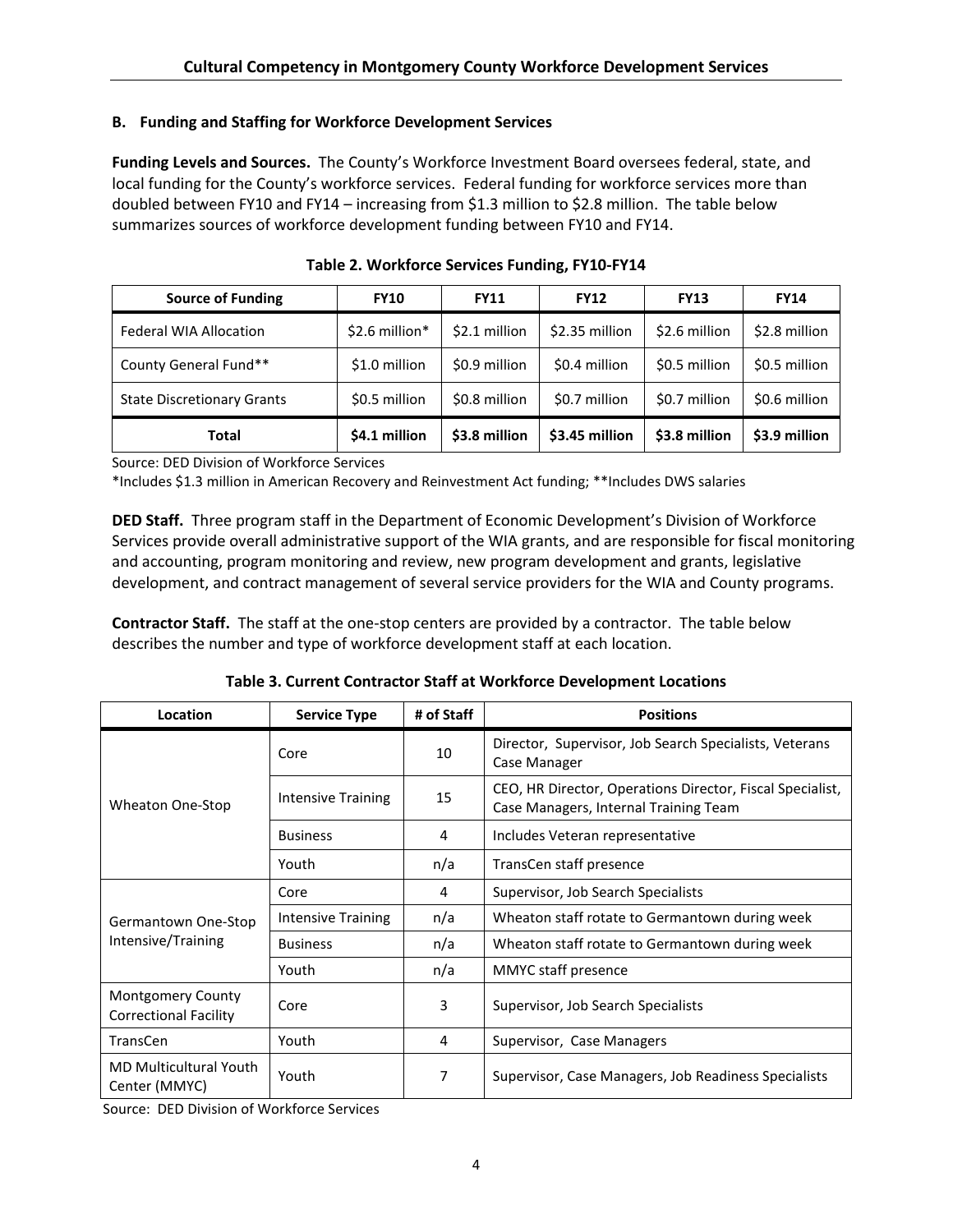# C. Efforts to Incorporate Cultural Competency in Programs and Services

This section describes the strategies and efforts taken to ensure that Montgomery County's workforce development services are accessible to all potential customers. The section highlights cultural competency-related and language requirements established by the Workforce Investment Board within the MontgomeryWorks Request for Proposals (RFP) and contract for services, community outreach practices in place at MontgomeryWorks, and the language capabilities of MontgomeryWorks staff.

# 1. Requirements established in RFP/Contract

As part of the Request for Proposals process for selecting a vendor to operate the MontgomeryWorks one-stop centers, the Workforce Investment Board has proactively sought vendors that are capable of providing services in a culturally competent manner. RFPs issued in 2007 and 2013 seeking a vendor required that submitted proposals discuss cultural competency, specifically stating that "[s]taff for the program should be competent in dealing with the target population therefore cultural competency and bilingual capacity must be a major focus of the Contractor's statement of work and proposed services."

The 2013 RFP also includes several other references to providing services at the one-stop centers in a culturally competent manner. These portions of the RFP are described in Table 4.

| <b>RFP Section</b>                                          | <b>RFP Language</b>                                                                                                                                                                                                                                                                                                                                                                                    |
|-------------------------------------------------------------|--------------------------------------------------------------------------------------------------------------------------------------------------------------------------------------------------------------------------------------------------------------------------------------------------------------------------------------------------------------------------------------------------------|
| Background                                                  | "There is a continued increase of the working poor, a large increase of<br>immigrants and non-English speakers, and a great need for trained workers by<br>the County's employers."                                                                                                                                                                                                                    |
| Scope of Services:<br><b>Operating Principles</b>           | • "Service strategies will meet changing needs and expectations of customers<br>and the marketplace."<br>"Services will be accessible to all and will be delivered in ways that meet the<br>diverse needs of customers."<br>"Ongoing evaluation will provide data to access continuously the outcomes<br>and appropriateness of programs and delivery systems for which the County<br>is accountable." |
| Scope of Services:<br>Services Provided                     | "Information about services must be provided in accessible formats for those<br>with various disabilities and differing learning styles and languages."                                                                                                                                                                                                                                                |
| Scope of Services:<br><b>Staffing</b>                       | "The Contractor must hire qualified programmatic and technical staff with the<br>expertise to meet the goals, objectives and requirements of this RFP at least<br>one [Intensive Services Trainer] must be bilingual in Spanish in order to meet<br>the needs of Spanish speaking customers"                                                                                                           |
| Proposal Submissions:<br><b>Staffing Plan for Employees</b> | "Staff for the program should be competent in dealing with the target<br>population therefore cultural competency and bilingual capacity must be a<br>major focus of the Contractor's statement of work and proposed services."                                                                                                                                                                        |

## Table 4. Cultural Competency Requirements in Workforce Services RFP, November 8, 2013

Source: Request for Proposals #1028048 for Workforce Services to be provided in Montgomery County One-Stop Systems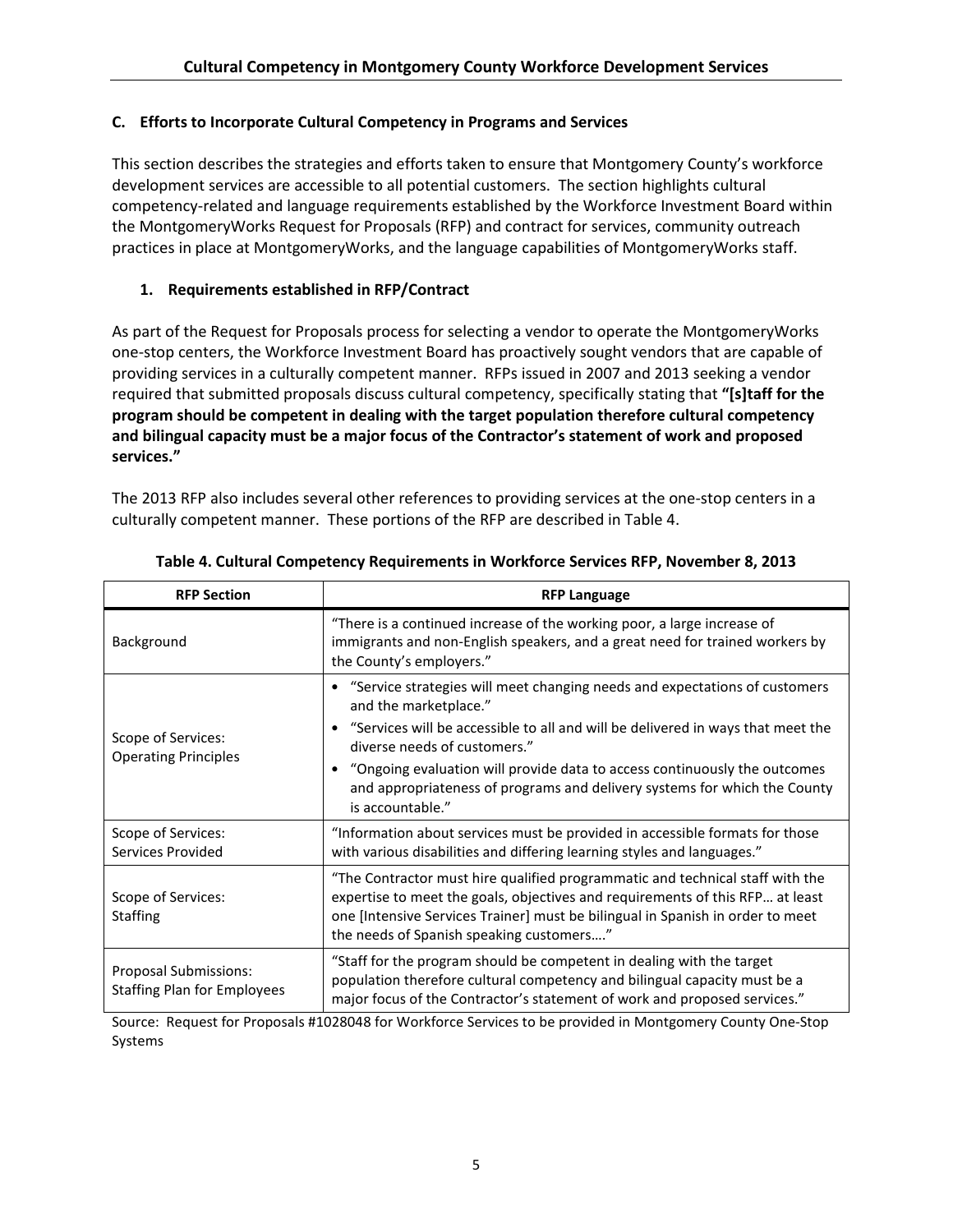# 2. Description of Programming and Outreach Efforts

On a daily basis, MontgomeryWorks' one-stop centers provide services to several hundred customers with diverse backgrounds. To better understand their customers, MontgomeryWorks staff collect and annually compile customer demographic data. New customers coming to MontgomeryWorks for the first time fill out a sign-in form that asks customers voluntarily to provide demographic data. The form asks for information about:

- **Ethnicity**
- Age
- Gender
- Education level
- Employment status
- Veteran status
- Disability status
- Most recent job
- Most recent salary
- Need for assistance such as food, housing, childcare, family problems, utilities, and cash assistance

While MontgomeryWorks staff typically do not use the demographic data to reach out to specific populations, staff do monitor changing trends in customers who visit the one-stop centers to identify potential gaps in services. For example, staff noted marked increases in West African, French-speaking customers in 2011-2012 and in Ethiopian, Amharic-speaking customers in 2013-2014 and ensured that French- and Amharic-speaking MontgomeryWorks staff were available to help these customers.

Some customer demographic data collected by MontgomeryWorks do allow staff to identify additional programs or services for which customers may be eligible, such as Federal or County Health and Human Services programs or assistance from Manna Food Bank. MontgomeryWorks' Operations Manager also regularly reaches out to and solicits input from over 300 community organizations about MontgomeryWorks' services and programs.

# 3. Language Capacity and Use

MontgomeryWorks provides access to its services for customers whose primarily language is not English, and provides some specialized programs and opportunities for customers seeking to improve their English language skills as part of their workforce development.

MontgomeryWorks employs staff at the one-stop centers who speak a variety of languages to assist customers whose primary language is not English. MontgomeryWorks' Core services and some Intensive services are available in languages other than English. MontgomeryWorks training services, which are provided by outside organizations such as Montgomery College, are available only in English. In September 2014, MontgomeryWorks staff spoke several languages in addition to English, including:

- African languages (at least four, including Amharic)
- **French**
- German
- Italian
- Mandarin
- Persian
- Portuguese
- Russian
- Spanish
- Tagalog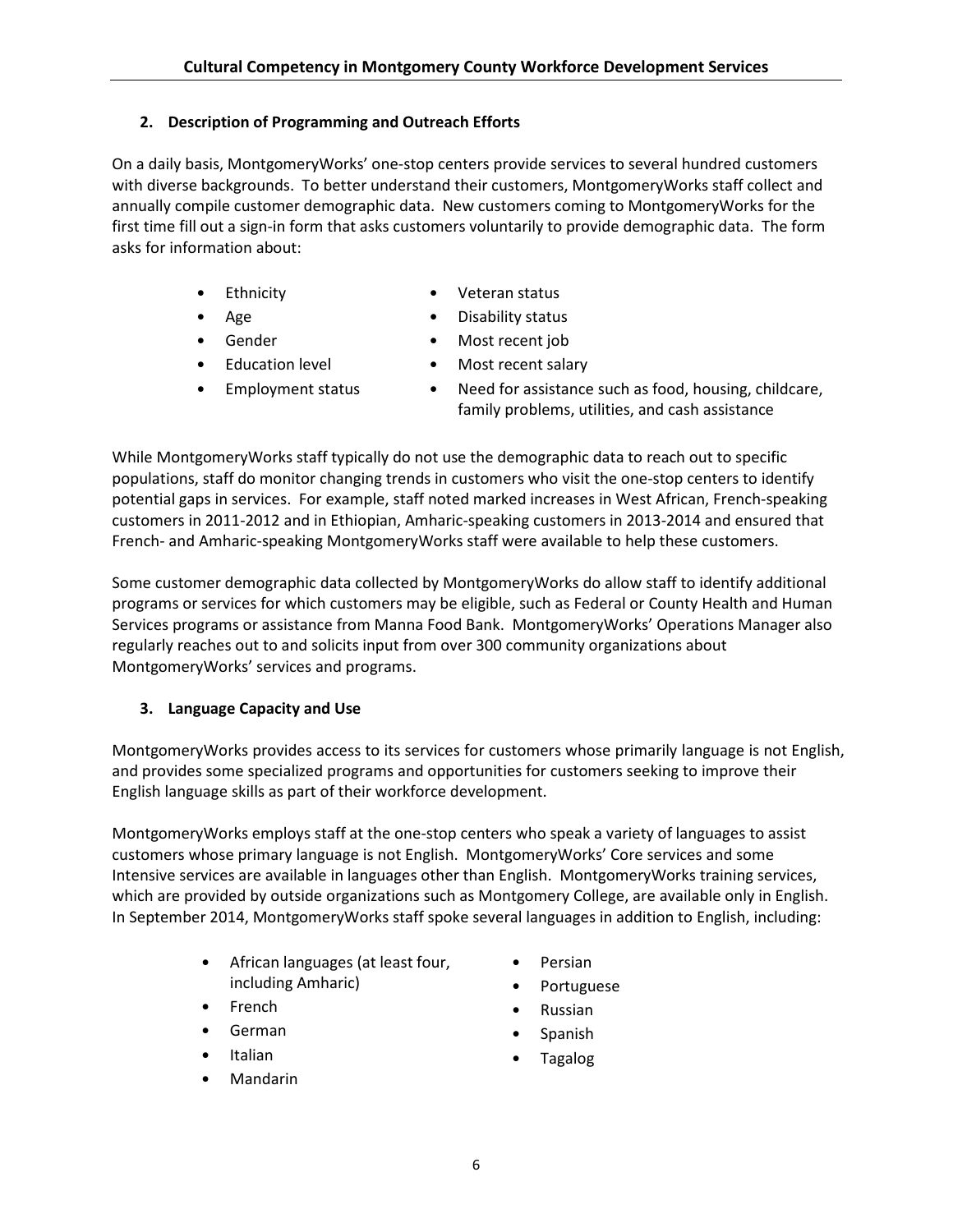MontgomeryWorks staff also have access to the Maryland Department of Labor, Licensing and Regulation's language line for translation services if a customer speaks a language not spoken by a MontgomeryWorks staff member.

In addition to providing staff with foreign language skills, the Workforce Investment Board has a Memorandum of Understanding on behalf of MontgomeryWorks with the Literacy Council of Montgomery County (LCMC) for the LCMC to provide instructional services on English language skills, assessments, and advising to MontgomeryWorks customers. MontgomeryWorks also provides classes to help non-English speakers develop job-related English language skills, such as "Workplace English for Hospitality," a class targeted to individuals who are high intermediate-level English language learners and interested in working in the hospitality industry. MontgomeryWorks also provide several forms and handouts in languages other than English – including Spanish and French.

MontgomeryWorks also provides access to services for people with disabilities through a variety of assistive technologies such as specialized computer systems for persons with visual impairments, and interpreters for hearing impaired individuals.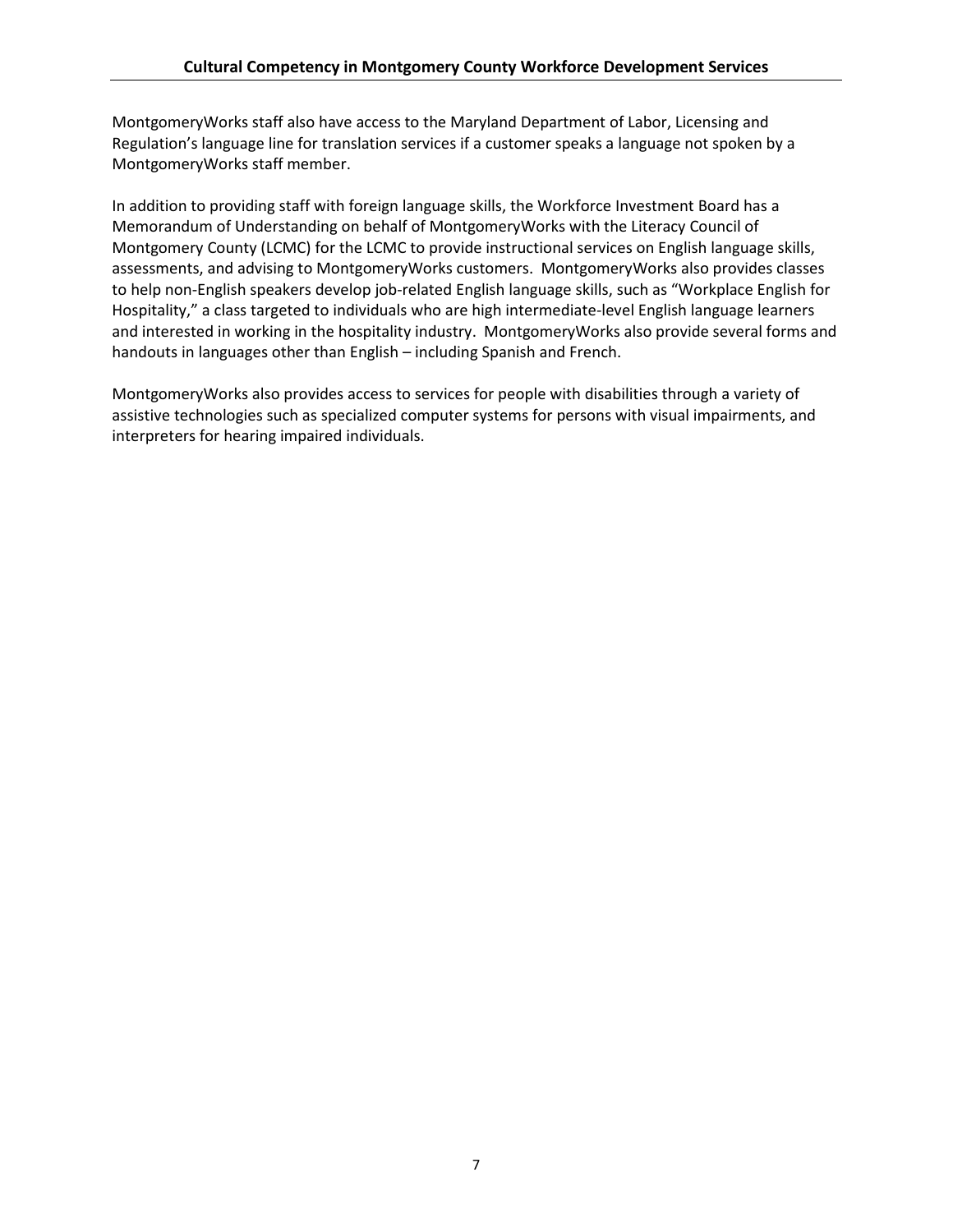## D. Program Participation and Performance Data

MontgomeryWorks tracks data on the number of people who use its programs, on the demographic characteristics of its customers, on federal and County performance measures, and on survey responses from MontgomeryWorks customers. Staff in the Division of Workforce Services compile these data annually and report some to the State and Federal governments. This section summarizes data from FY09 to FY14.

# 1. Overall Data on Participation

MontgomeryWorks collects and reports participation data in three different ways: 1) the total customer visits for all programs and locations (including repeat visits by the same customer); 2) the number of unique customers that made one or more visits during the year; and, 3) the number of new customers (i.e., unique customers who participated in MontgomeryWorks for the first time).

Table 5 presents MontgomeryWorks FY09 to FY14participation data for the Wheaton and Germantown one-stop centers from. These data show:

- Each year since FY09, MontgomeryWorks has had over 50,000 total customer visits, at least 12,500 unique customers, and has served a minimum of 7,900 new customers.
- The number of total customer visits were highest in FY09-11, roughly coinciding with the most recent recession.
- The average number of visits per unique customer during the entire data period ranged from a low of 3.6 to a high of 4.4.

| <b>MontgomeryWorks Customers</b>     | <b>FY09</b> | <b>FY10</b> | <b>FY11</b> | <b>FY12</b> | <b>FY13</b> | <b>FY14</b> |
|--------------------------------------|-------------|-------------|-------------|-------------|-------------|-------------|
| <b>Total Visits by All Customers</b> | 55,437      | 56,710      | 57,746      | 50,822      | 52,386      | 51,279      |
| Annual % Change                      |             | 2%          | 2%          | $-12%$      | 3%          | $-2%$       |
| Number of Unique Customers           | 13,393      | 14,019      | 13,176      | 12,539      | 14,414      | 14,333      |
| Annual % Change                      |             | 5%          | -6%         | -5%         | 15%         | $-1\%$      |
| Number of New Customers              | 9,643       | 10,111      | 8,716       | 8,192       | 8,679       | 7,918       |
| Annual % Change                      |             | 5%          | $-14%$      | -6%         | 6%          | -9%         |
| Avg. Visits per Unique Customer      | 4.1         | 4.0         | 4.4         | 4.1         | 3.6         | 3.6         |

Table 5. MontgomeryWorks Participation Data, FY09-FY14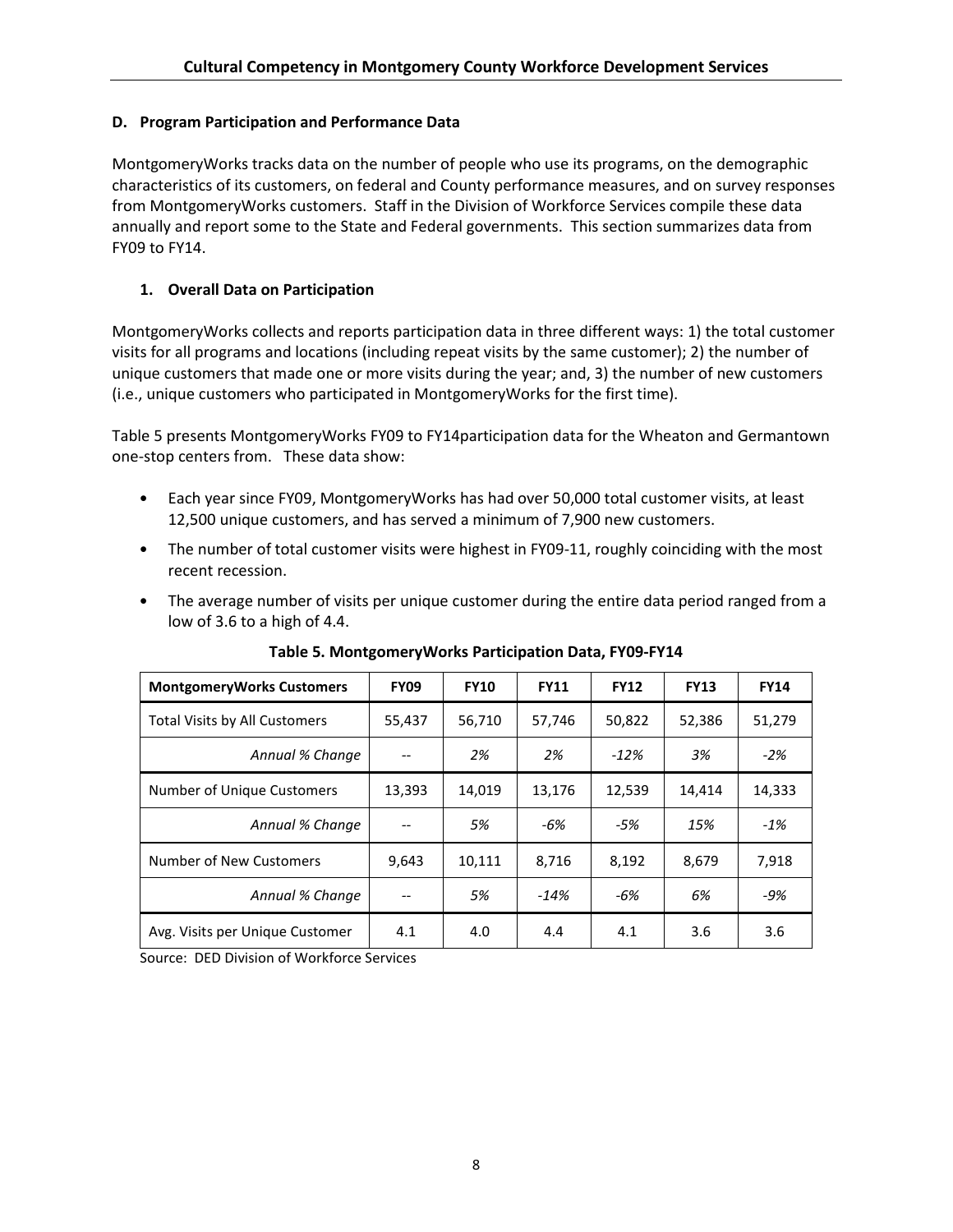# 2. Data on Characteristics of MontgomeryWorks Customers

This section summarizes the demographic data on ethnicity, gender, age, employment status, salary range, and education level for new MontgomeryWorks participants from FY09-FY14. These data are tabulated by DWS staff based on information provided on Customer Sign-In forms at the MontgomeryWorks one-stop centers. DWS staff report that other information collected via the Customer Sign-In forms (veteran status, disability status, need for additional services/assistance for food, housing, childcare, utilities, etc.) are used to help the customer at that time and are not aggregated.

Providing demographic data to MontgomeryWorks staff is voluntary, and not all customers choose to provide demographic information or fill out each category. As a result, the data may not fully represent all new program participants each year. However, while the specific proportion of new customers that provide demographic information varies by category and the fiscal year, the overall response rate is relatively strong with typically at least 75% of new customers providing data.

Ethnicity. Table 6 shows ethnicity data for new MontgomeryWorks customers from FY09 to FY14. Except for FY09, at least three-quarters of all new customers provided ethnicity data each year. The data show:

- In FY14, the largest proportion of new customers were African American/Black (36%), followed by White (22%), Hispanic/Latino (21%), and Asian (10%) Overall, the breakdown of new customer ethnicity was relatively stable between FY09-14
- In comparison, the general Montgomery population in 2013 was 47% White (non-Hispanic/Latino), 18% Hispanic/Latino, 17% African American/Black, and 14% Asian.<sup>4</sup>

| <b>New Customer Demographics</b>                 | <b>FY09</b>    | <b>FY10</b>    | <b>FY11</b>    | <b>FY12</b>    | <b>FY13</b>    | <b>FY14</b>    |
|--------------------------------------------------|----------------|----------------|----------------|----------------|----------------|----------------|
| <b>Ethnicity</b>                                 |                |                |                |                |                |                |
| <b>Total Respondents</b><br>(% of new customers) | 6,252<br>(65%) | 7,609<br>(75%) | 7,927<br>(91%) | 7,216<br>(88%) | 7,504<br>(86%) | 7,126<br>(90%) |
| African American/Black                           | 39%            | 39%            | 40%            | 38%            | 35%            | 36%            |
| White                                            | 21%            | 21%            | 19%            | 21%            | 26%            | 22%            |
| Hispanic/Latino                                  | 21%            | 21%            | 21%            | 21%            | 21%            | 21%            |
| Asian                                            | 8%             | 8%             | 8%             | 9%             | 9%             | 10%            |
| African Native                                   | 5%             | 5%             | 5%             | 5%             | 4%             | 4%             |
| Two or more races                                | 3%             | 3%             | 3%             | 3%             | 3%             | 3%             |
| Other                                            | 2%             | 2%             | 2%             | 2%             | 2%             | 2%             |
| American Indian/Alaskan Native                   | 1%             | 1%             | 1%             | 1%             | 1%             | 1%             |
| Hawaiian Native/Other Pacific Islander           | $< 1\%$        | $< 1\%$        | $< 1\%$        | $< 1\%$        | $< 1\%$        | $<$ 1%         |

# Table 6. Ethnicity of New MontgomeryWorks Customers, FY09-14

Source: DED Division of Workforce Services. Totals may not equal 100% due to rounding.

 $\overline{a}$ 

<sup>&</sup>lt;sup>4</sup> General population data from the U.S. Census Bureau's 2013 American Community Survey Demographic and Housing, 1-Year Estimates.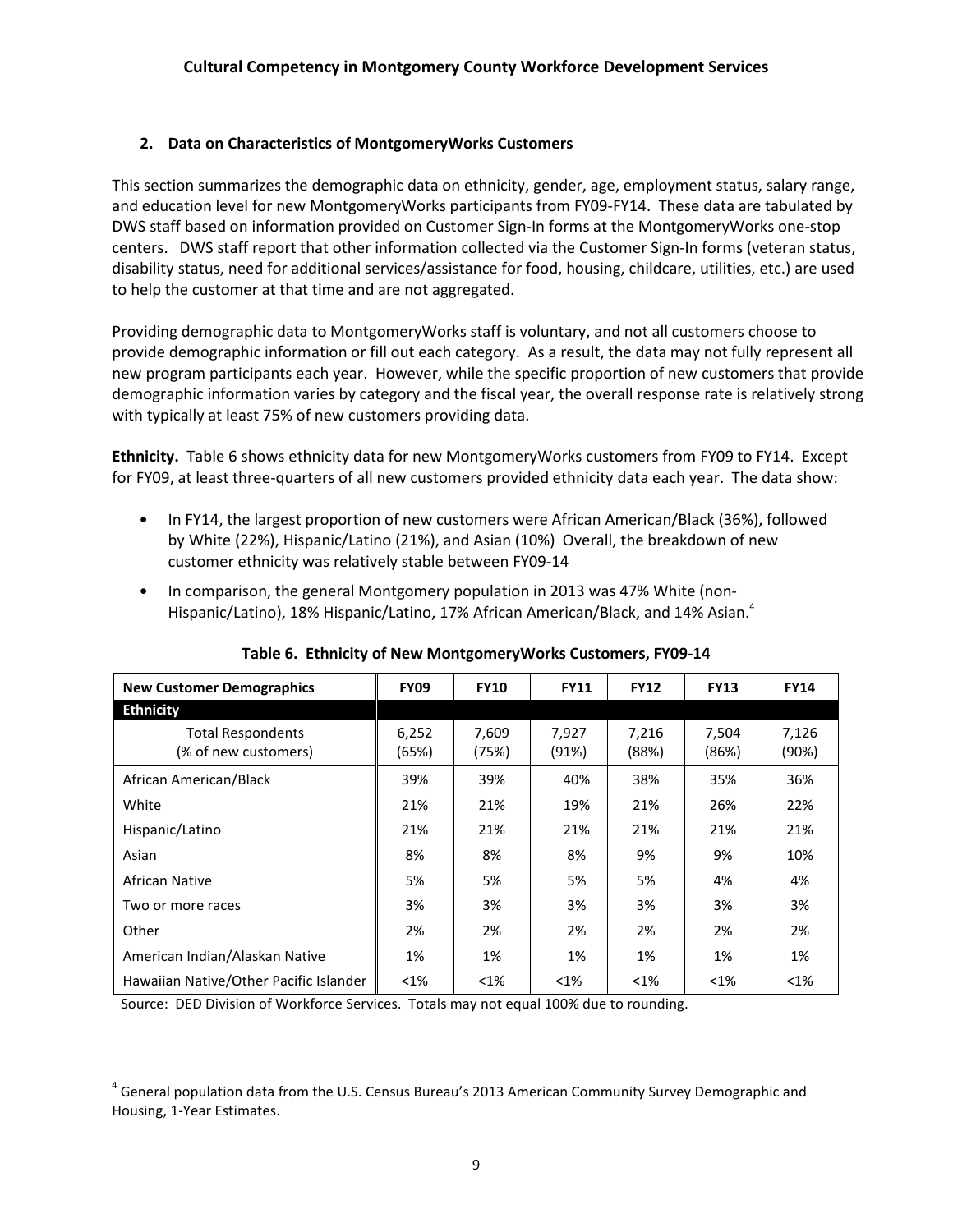Gender and Age. Table 7 shows gender and age data for new MontgomeryWorks customers from FY09 to FY14. Except for the age category in FY09, at least three-quarters of all new customers provided age and gender data each year. The data show:

- A relatively even distribution of male and female participants over the past four years, a change from FY08 and FY09 when the program served a greater proportion of male customers. For comparison purposes, the gender breakdown for the entire County population in 2013 was 52% female and  $48\%$  male.<sup>5</sup>
- The distribution of age ranges among new customers also remained relatively consistent from FY09-14.

| <b>New Customer</b><br><b>Demographics</b>       | <b>FY09</b>    | <b>FY10</b>    | <b>FY11</b>    | <b>FY12</b>    | <b>FY13</b>    | <b>FY14</b>    |
|--------------------------------------------------|----------------|----------------|----------------|----------------|----------------|----------------|
| Gender                                           |                |                |                |                |                |                |
| <b>Total Respondents</b><br>(% of new customers) | 7,238<br>(75%) | 8,505<br>(84%) | 8,212<br>(94%) | 7,522<br>(92%) | 7,798<br>(90%) | 7,305<br>(92%) |
| Male                                             | 54%            | 54%            | 51%            | 50%            | 50%            | 49%            |
| Female                                           | 46%            | 46%            | 49%            | 50%            | 50%            | 51%            |
| Age                                              |                |                |                |                |                |                |
| <b>Total Respondents</b><br>(% of new customers) | 6,073<br>(63%) | 7,586<br>(75%) | 7,856<br>(90%) | 7,081<br>(86%) | 7,402<br>(85%) | 6,993<br>(88%) |
| $14-17$ years                                    | 5%             | 2%             | 2%             | 1%             | 1%             | 2%             |
| $18-21$ years                                    | 9%             | 10%            | 10%            | 9%             | 7%             | 7%             |
| $22-29$ years                                    | 20%            | 18%            | 19%            | 18%            | 17%            | 17%            |
| 30-39 year                                       | 21%            | 22%            | 21%            | 20%            | 21%            | 22%            |
| 40-49 years                                      | 20%            | 23%            | 21%            | 23%            | 22%            | 22%            |
| 50-59 years                                      | 17%            | 19%            | 19%            | 19%            | 20%            | 19%            |
| $60+$ years                                      | 6%             | 8%             | 8%             | 9%             | 12%            | 10%            |

Table 7. Gender and Age of New MontgomeryWorks Customers, FY09-14

Source: DED Division of Workforce Services

 $\overline{a}$ 

Employment Status, Salary Range, and Education Level. Table 8 shows data on employment status, most recent salary, and education level for new MontgomeryWorks customers from FY09 to FY14. In most years, at least three-quarters of all new customers provided requested data for most of the categories. The data show:

• Over 90% of new customers each year since FY11 have been unemployed, aligning with the MontgomeryWorks goal of giving first priority to unemployed customers.

 $<sup>5</sup>$  General population data from the U.S. Census Bureau's 2013 American Community Survey Demographic and</sup> Housing, 1-Year Estimates.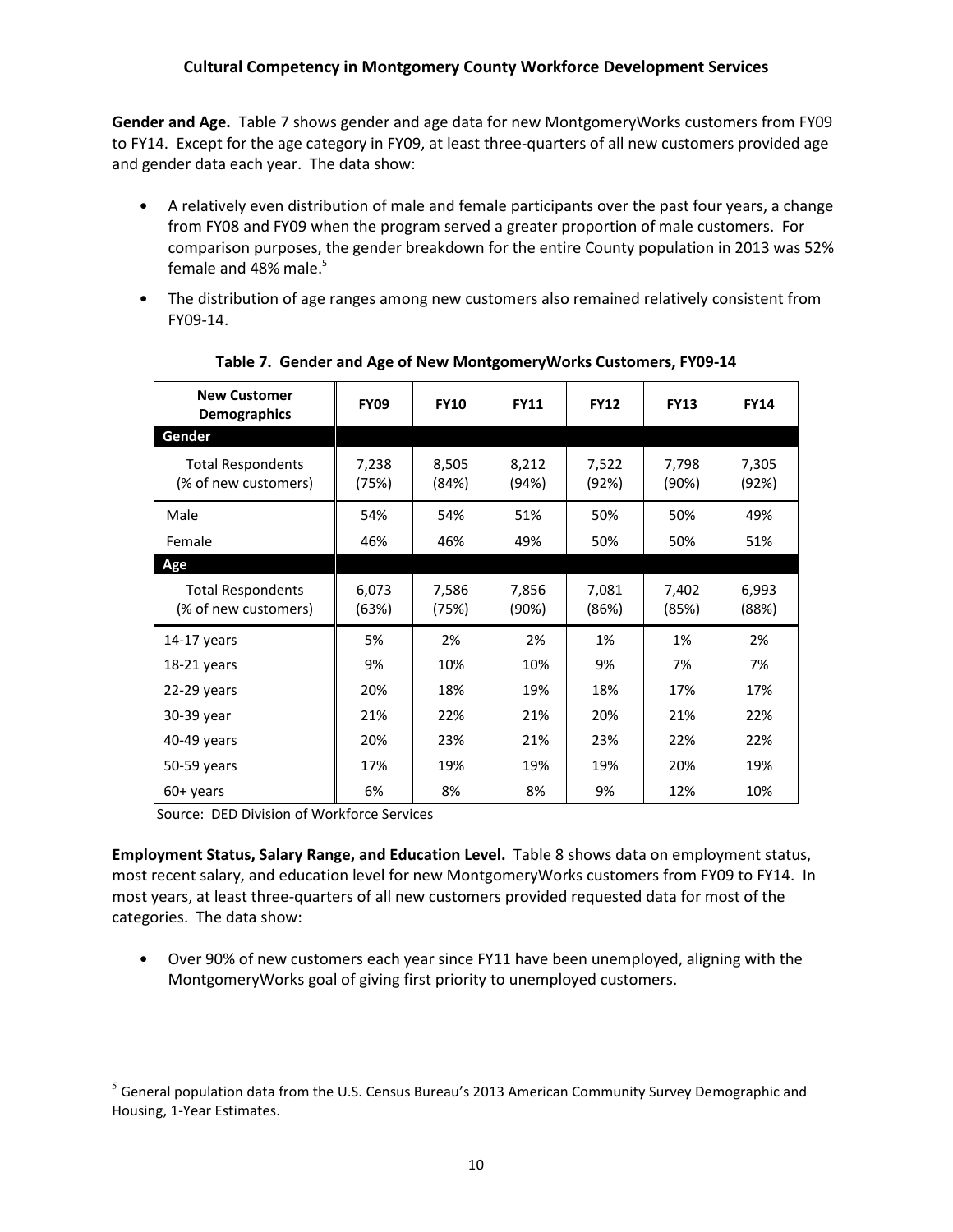- Each year from FY09-14, between 19% and 25% of customers reported a most recent annual salary of less than \$10,000. The proportion of customers who reported a most recent annual salary of \$70,000 or more grew from 7% in FY09 to 13% in FY14.
- In FY14, 13% of MontgomeryWorks customers did not complete high school, 43% had a high school degree or equivalent, and 44% had an associate's degree or higher.

| <b>New Customer Demographics</b>                 | <b>FY09</b>    | <b>FY10</b>    | <b>FY11</b>    | <b>FY12</b>    | <b>FY13</b>    | <b>FY14</b>    |
|--------------------------------------------------|----------------|----------------|----------------|----------------|----------------|----------------|
| <b>Employment Status</b>                         |                |                |                |                |                |                |
| <b>Total Respondents</b><br>(% of new customers) | 6,470<br>(67%) | 7,399<br>(73%) | 7,642<br>(88%) | 6,197<br>(76%) | 6,747<br>(78%) | 6,376<br>(81%) |
| Unemployed                                       | 84%            | 88%            | 92%            | 92%            | 94%            | 92%            |
| Employed                                         | 16%            | 12%            | 8%             | 8%             | 6%             | 8%             |
| <b>Most Recent Salary</b>                        |                |                |                |                |                |                |
| <b>Total Respondents</b><br>(% of new customers) | 6,414<br>(67%) | 6,874<br>(68%) | 7,067<br>(81%) | 6,242<br>(76%) | 6,573<br>(75%) | 6,174<br>(78%) |
| $$0 - 9,999$                                     | 23%            | 23%            | 25%            | 24%            | 19%            | 24%            |
| \$10,000 - 19,999                                | 16%            | 16%            | 15%            | 14%            | 12%            | 12%            |
| \$20,000 - 29,999                                | 17%            | 17%            | 17%            | 17%            | 15%            | 14%            |
| \$30,000 - 39,999                                | 17%            | 17%            | 14%            | 14%            | 15%            | 14%            |
| \$40,000 - 49,999                                | 11%            | 11%            | 10%            | 10%            | 11%            | 10%            |
| \$50,000 - 59,999                                | 6%             | 6%             | 7%             | 7%             | 8%             | 7%             |
| \$60,000 - 69,999                                | 3%             | 3%             | 4%             | 5%             | 5%             | 5%             |
| \$70,000 and above                               | 7%             | 7%             | 8%             | 9%             | 14%            | 13%            |
| <b>Education Level</b>                           |                |                |                |                |                |                |
| <b>Total Respondents</b><br>(% of new customers) | 5,689<br>(59%) | 7,468<br>(74%) | 7,754<br>(89%) | 6,611<br>(81%) | 6,766<br>(78%) | 6,622<br>(84%) |
| Less than 9th Grade                              | 4%             | 3%             | 3%             | 3%             | 3%             | 4%             |
| Some High School                                 | 11%            | 11%            | 10%            | 9%             | 8%             | 9%             |
| <b>High School Graduate</b>                      | 40%            | 38%            | 39%            | 40%            | 37%            | 37%            |
| GED                                              | 8%             | 7%             | 7%             | 8%             | 7%             | 6%             |
| Associates degree                                | 10%            | 10%            | 10%            | 9%             | 10%            | 9%             |
| Bachelors degree                                 | 16%            | 20%            | 21%            | 21%            | 22%            | 23%            |
| Masters degree                                   | 9%             | 8%             | 7%             | 7%             | 9%             | 9%             |
| Professional degree                              | 2%             | 2%             | 2%             | 1%             | 2%             | 2%             |
| Doctorate degree                                 | 1%             | 1%             | 1%             | 2%             | 2%             | 2%             |

## Table 8. Employment Status, Salary Range, and Education Level for New MontgomeryWorks Customers, FY09-14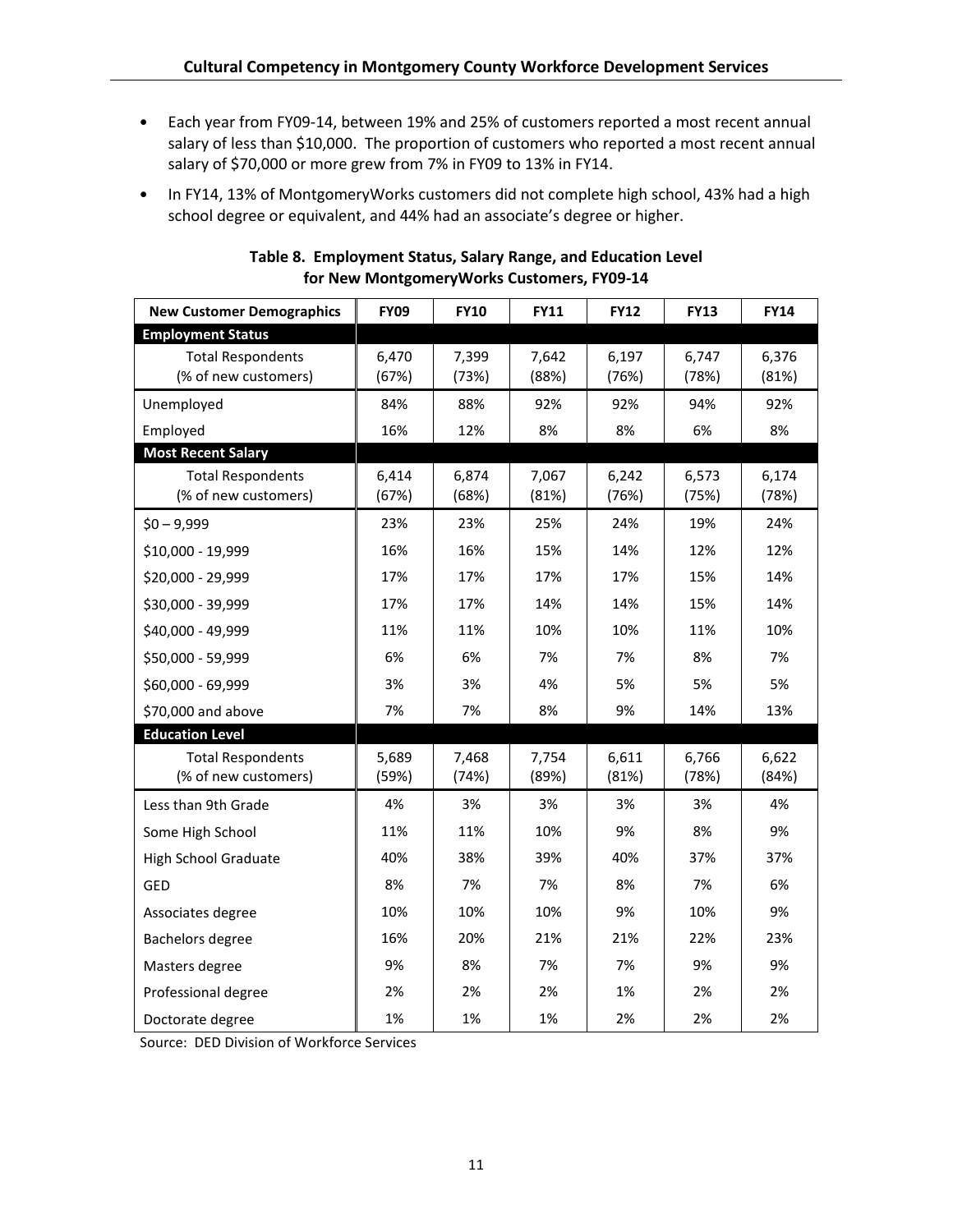## 3. Montgomery County Performance Data

Montgomery County's WIB evaluates the success of workforce services in a variety of ways. These include federally-mandated performance measures and County performance measures tracked by CountyStat. This subsection describes these measures and recent outcomes.

State/Federal Requirements. The Workforce Investment Act includes annual data reporting requirements to measure how the system is meeting the needs of businesses and the workforce. For workforce services provided to adults, the Division of Workforce Services compiles data annually to track three measures:

- **•** Entered employment the percent of adults working during the  $1<sup>st</sup>$  quarter after leaving a workforce services program.
- Employment retention the percent of adults still working in the  $2^{nd}$  and  $3^{rd}$  quarters after leaving a workforce services program.
- Average earnings six-month average earnings for adults employed for the first three quarters after leaving a workforce services program.

Each year, individual states negotiate performance targets for the three measures based on program design, characteristics of program participants, and local labor markets.<sup>6</sup> The table below summarizes data on Montgomery County's performance for FY12, FY13, and for the four quarters ending 3/31/14. In each time period, Montgomery County's workforce development system exceeded the Maryland targets for all three performance measures.

| Table 9. WIA Maryland Performance Targets for Adults and Montgomery County Outcomes |  |
|-------------------------------------------------------------------------------------|--|
|                                                                                     |  |

| <b>Performance Measure</b>  | <b>FY12</b>               |                               | <b>FY13</b>               |                        | <b>Rolling Four Quarters</b><br>Ending 3/31/214 |                        |
|-----------------------------|---------------------------|-------------------------------|---------------------------|------------------------|-------------------------------------------------|------------------------|
|                             | Maryland<br><b>Target</b> | <b>MoCo</b><br><b>Outcome</b> | Maryland<br><b>Target</b> | MoCo<br><b>Outcome</b> | Maryland<br><b>Target</b>                       | MoCo<br><b>Outcome</b> |
| <b>Entered Employment</b>   | 84%                       | 93%                           | 82%                       | 87%                    | 82%                                             | 89%                    |
| <b>Employment Retention</b> | 84%                       | 88%                           | 84%                       | 93%                    | 87%                                             | 91%                    |
| <b>Average Earnings</b>     | \$13,100                  | \$18,294                      | \$13,100                  | \$16,421               | \$15,800                                        | \$16,633               |

Source: DED Division of Workforce Services, U.S. Department of Labor Employment and Training Administration, http://wiadashboards.org/Workforce\_Investment\_Act\_Performance\_Measures\_Dashboard.html

CountyStat. Two County Government performance measures for the Department of Economic Development relate to the Division of Workforce Services:

- The number of job seekers placed in jobs by Workforce Services, and
- The number of unique businesses assisted with recruitments, trainings, and lay-offs by Workforce Services.

The data in the table on the next page summarize these data from FY10-FY13.

 $\overline{a}$ 

<sup>&</sup>lt;sup>6</sup> See http://wiadashboards.org/Workforce\_Investment\_Act\_Performance\_Measures\_Dashboard.html.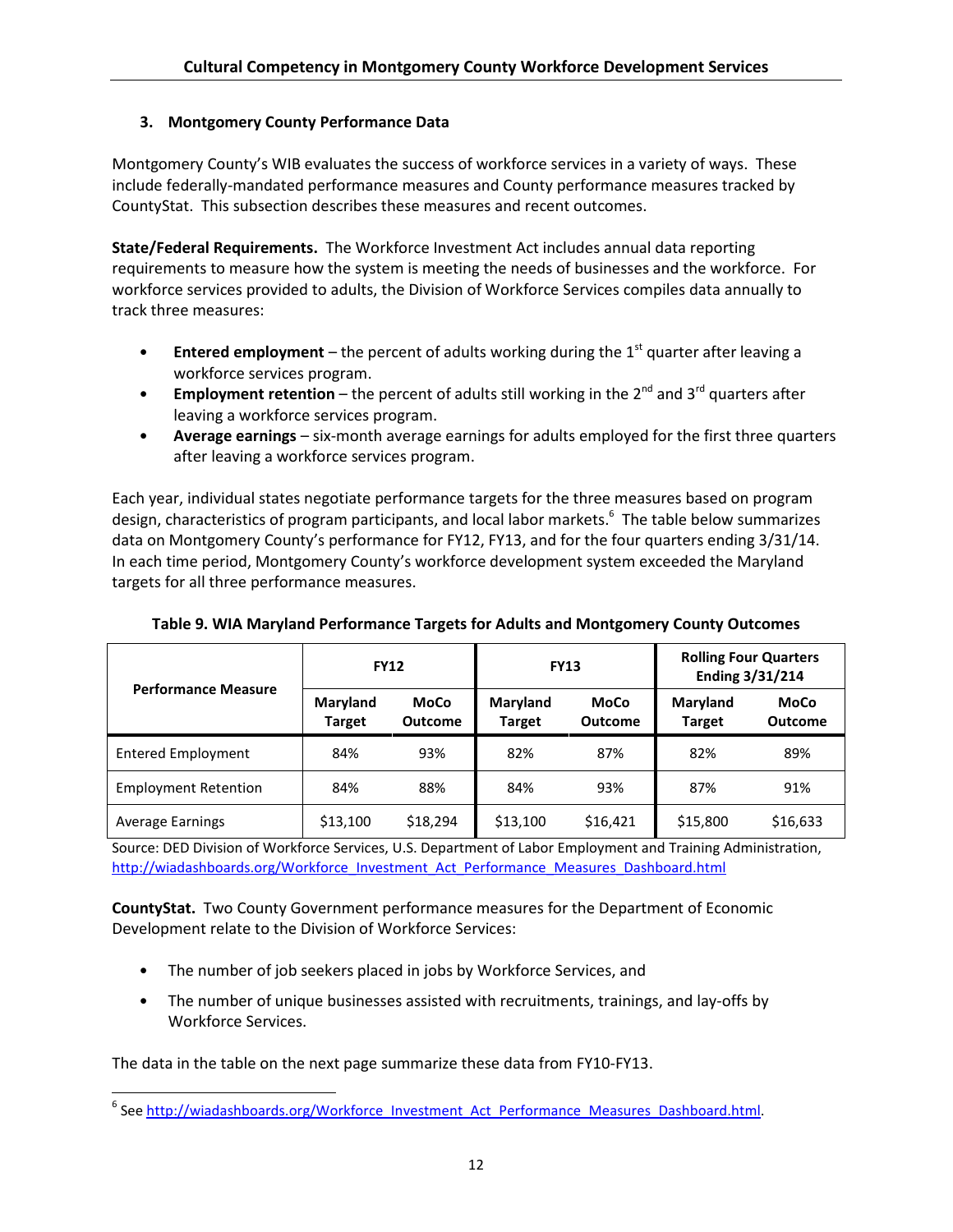|                                                                           | <b>Performance Measure Results</b> | Performance |             |             |                                                   |
|---------------------------------------------------------------------------|------------------------------------|-------------|-------------|-------------|---------------------------------------------------|
| <b>Performance Measure</b>                                                | <b>FY10</b>                        | <b>FY11</b> | <b>FY12</b> | <b>FY13</b> | <b>Measure</b><br><b>Projections</b><br>FY14-FY16 |
| <b>Headline Performance Measures</b>                                      |                                    |             |             |             |                                                   |
| # of Job Seekers Placed in Jobs                                           | 5,025                              | 4,393       | 4,898       | 5,934       | 4,700                                             |
| # of Unique Businesses Assisted                                           | 1,178                              | 696         | 595         | 676         | 600                                               |
| <b>Supporting Performance Measures</b>                                    |                                    |             |             |             |                                                   |
| # of Job Seekers that Received Career and<br><b>Employment Assistance</b> | $- -$                              |             | 11,409      | 14,414      |                                                   |
| # of Target Recruitment Events and Job Fairs                              | --                                 | $- -$       | 79          | 65          |                                                   |

Table 10. Performance Measure Results for Division of Workforce Services, FY10-FY13

Source: CountyStat Presentation on FY13 Department of Economic Development Performance Review (May 28, 2014)

# 4. Survey Data and Information

The WIB's Quality Assurance Committee conducts an annual survey of job seeker satisfaction to obtain feedback from those who have used the MontgomeryWorks system. Specifically, the survey solicits input from job seekers who exited the MontgomeryWorks system in the prior program year.

One of the survey's 36 questions asks whether MontgomeryWorks staff "demonstrated respect for different cultures, different races and different ethnic groups." Between 2011 and 2013, 72-88% of people responding to the survey agreed or strongly agreed that the MontgomeryWorks staff was respectful of different cultures, races and ethnic groups. The data in the table below summarize the survey results.

| Q: Staff demonstrated respect for different cultures, different races and different ethnic groups. |                  |                 |                |
|----------------------------------------------------------------------------------------------------|------------------|-----------------|----------------|
| <b>Level of Agreement</b>                                                                          | 2011             | 2012            | 2013           |
| <b>Strongly Agree</b>                                                                              | 42%              | 48%             | 60%            |
| Agree                                                                                              | 38%              | 24%             | 28%            |
| Somewhat Agree                                                                                     | 11%              | 14%             | 12%            |
| Somewhat Disagree                                                                                  | 2%               |                 |                |
| <b>Disagree</b>                                                                                    | 2%               |                 |                |
| <b>Strongly Disagree</b>                                                                           | 2%               |                 |                |
| No Response Provided                                                                               | 3%               | 15%             |                |
| Overall Survey Response Rate                                                                       | 7% (94 of 1,331) | 11% (18 of 195) | 5% (25 of 481) |

Table 11 . Summary of Job Seeker Customer Satisfaction Survey Results, Program Years 2011-2013

Source: Workforce Investment Board Quality Assurance Committee's Job Seeker Customer Satisfaction Survey, Program Years 2011, 2012, 2013